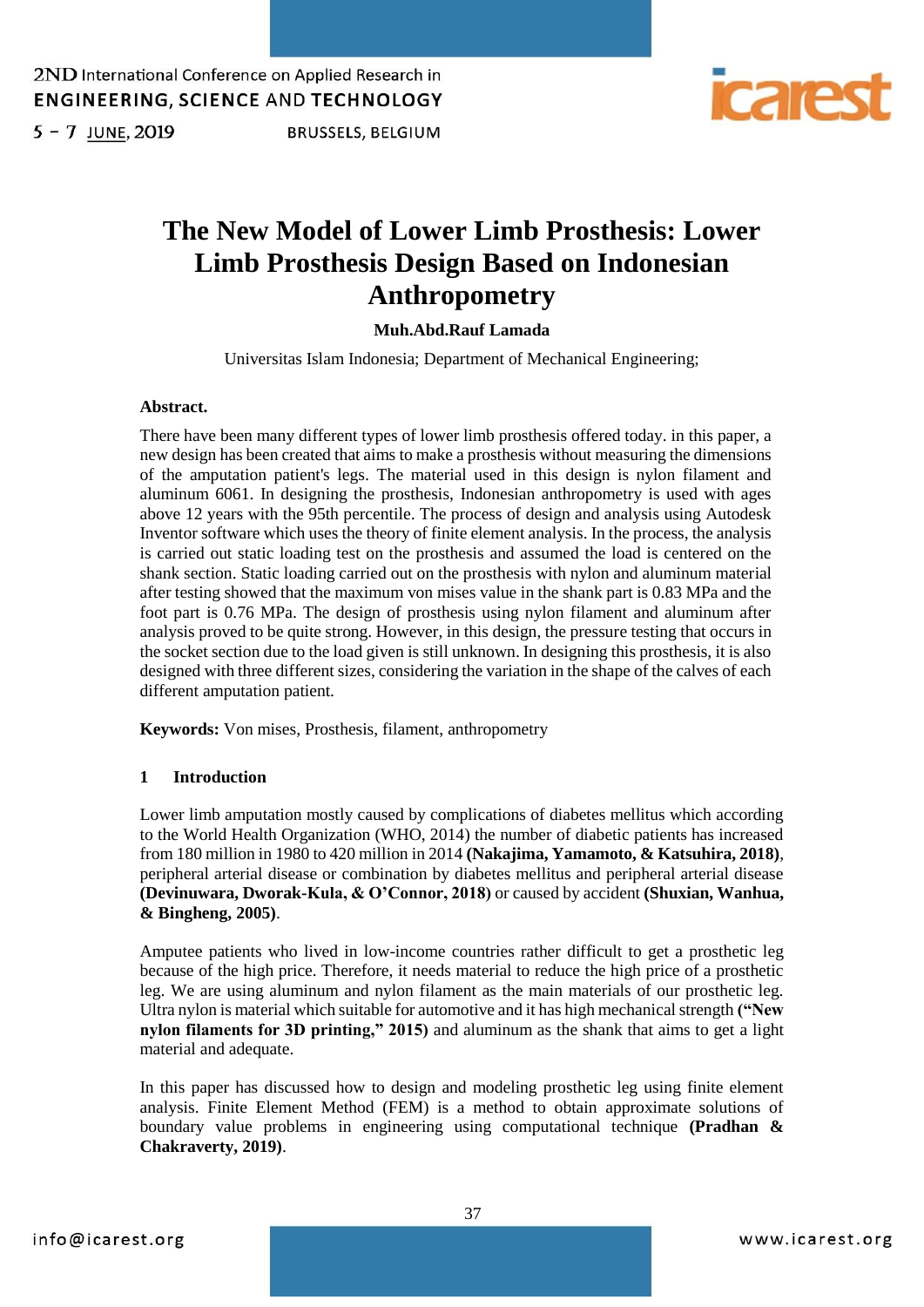$5 - 7$  JUNE, 2019 **BRUSSELS, BELGIUM** 



### **1.1 Material Strength**

To make a product, we must know the type of material we use and the most important is the strength of the material. Failure of an engine element is one of the reasons for the occurrence of plastic deformation, however, failure caused does not make the entire engine stop functioning **(Herry Sonawan, 2010)**.

## **1.1.1 Stress and Strain**

In a stress and strain theory, there is stress named direct stress (Megson, 2019). There is direct stress produced by an axial load. Here is an example of a picture of the material affected by the force distribution.





#### *(Megson, 2019)*

Based on the figure in figure 1, it can be seen that when the material is exposed to force (tensile or compressive forces), the overall surface of the material will be affected uniformly **(Megson, 2019)**. The stress can be symbolized as σ and to find the stress value in the material affected by the force, we can get from the formula as follows.

$$
\sigma = \frac{p}{A} \tag{1}
$$

Which (p) is compressive or tensile and (A) is a cross-sectional area.

#### **1.1.2 Nylon**

Nylon is often used in the industrial world, especially in mechanical properties, for example in the manufacture of gears, bearings, airbags, and others **(Setoodeh & Farahmand, 2018)**. Another advantage of nylon material is that it has good durability **(Setoodeh & Farahmand, 2018)** and also has high wear resistance **(Kumar & Panneerselvam, 2016)**.

Nylon material is a type of thermoplastic material **(Pan, Zhao, Xu, Hou, & Yang, 2016)**, which means this material will melt when exposed to hot temperatures or heated and will become solid when cooled. With the property of this thermoplastic, products made using this material when damaged or become waste can be reused or reproduced.

#### **1.1.3 Aluminum 6061**

As with nylon material, aluminum is also widely used in the industrial world. Aluminum is mainly used in aircraft, defense, automobiles, and marine applications because of its strength and availability as well as its corrosion properties **(Rao & Mallikarjuna Rao, 2018)**. Another function of aluminum is that besides this material is strong, aluminum is also a lightweight material **(Jirón-Lazos et al., 2018)**.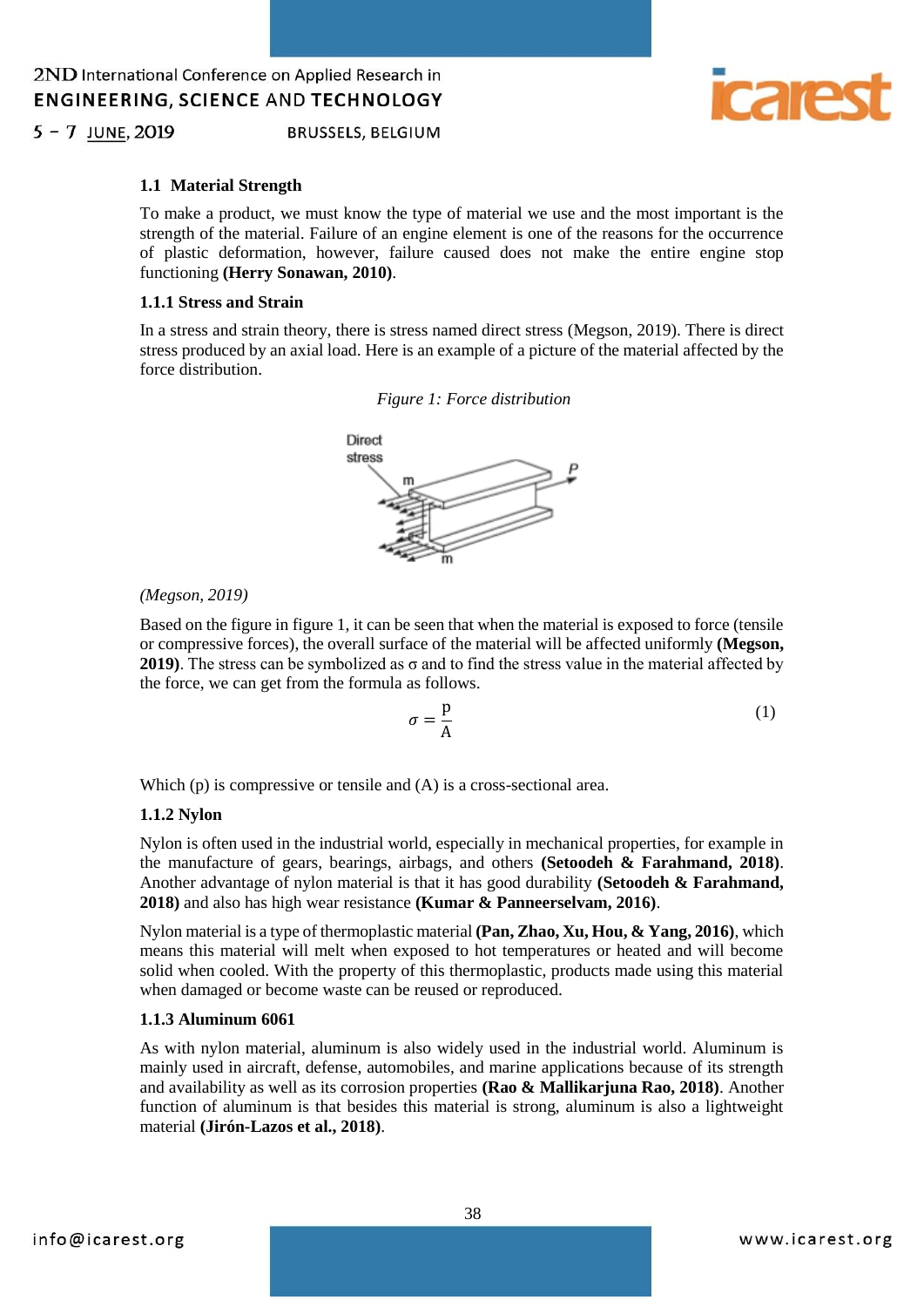

 $5 - 7$  JUNE, 2019

**BRUSSELS, BELGIUM** 

### **1.2 Prosthesis Design**

There has been very much done by previous researchers in the design of prostheses especially lower limb prostheses. Therefore, on this occasion, the researcher can design a new prosthesis model based on studying previous designs. Next below is the design of the prosthesis that has been made by previous researchers.

*Figure 2: Ankle Foot Prosthesis*



#### *(Jin, He, & Shih, 2016)*

Ankle-foot prosthesis (AFO) is a prosthesis made for patients who experience musculoskeletal or neuromuscular dysfunction, as in stroke patients, multiple sclerosis and others **(Jin et al., 2016)**. This product is intended to help with ankle movements due to unstable ankles which can also be caused by accidents or muscular imbalances. From the picture shown in figure 2 it also appears that a belt is used to reinforce the prosthesis when used. The AFO design made by the previous researchers contributed in the form of an idea to the researcher in making a new model of a lower limb prosthesis which will be discussed in this paper.

### **1.3 Stress Analysis**

Stress analysis is conducted to find out whether a design that is made is strong enough to receive a load. The following is an example of a stress analysis image that was performed on the design of a foot prosthesis.





### *(Debta & Kumar, 2018)*

Design testing in the research seen in figure 3 uses ANSYS software, which shows several colors. Each color shows value to find out how significant the design is made when exposed to the load. This research was carried out with static loading. To determine whether the design is made safe or not, it can be determined by looking at the minimum and maximum values of vonmises **(Debta & Kumar, 2018)**.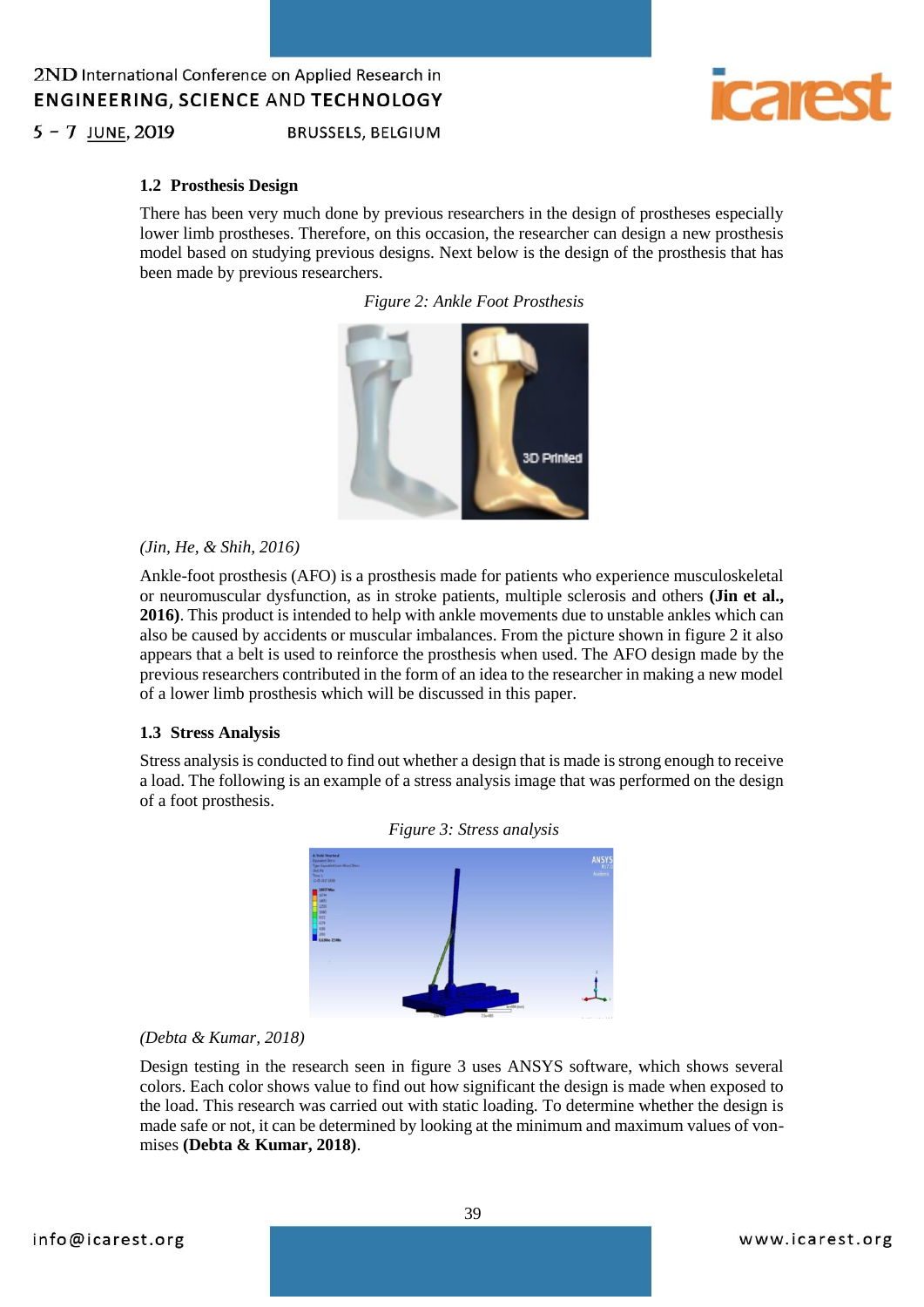

 $5 - 7$  JUNE, 2019

**BRUSSELS, BELGIUM** 

### **1.4 Anthropometry**

Anthropometry is handling design problems by collecting numerical data related to human physical characteristics such as size and shape **(Nurmianto, 1996)**. Some considerations that must be determined to get the data as thoroughly as possible can be:

- 1. How large is the number of samples that must be measured
- 2. Whether the sample to be taken is limited to a particular community
- 3. When data is obtained, can the data be applied to other populations

The difference between one population and another population is determined by several factors, namely as follows **(Nurmianto, 1996)**.

- 1. Randomness or random
- 2. Gender
- 3. Ethnic groups
- 4. Age
- 5. Type of work
- 6. Clothes
- 7. Pregnancy factors in women
- 8. Physical disability

The following are data from anthropometry based on the dimensions of Indonesians with ages 12 and above, with the 95th percentile.

#### *Figure 4: Indonesian anthropometry*



*(Hartono, 2018)*

*Table 1: Data of anthropometry*

| Number        | Dimension        | 95th | <b>SD</b> |
|---------------|------------------|------|-----------|
| 1             | Knee height      | 20.2 | 3.2       |
| 2             | Popliteal height | 62.1 | 4.6       |
| $\mathcal{R}$ | Thigh thickness  | 49.1 | 4.6       |

*(Hartono, 2018)*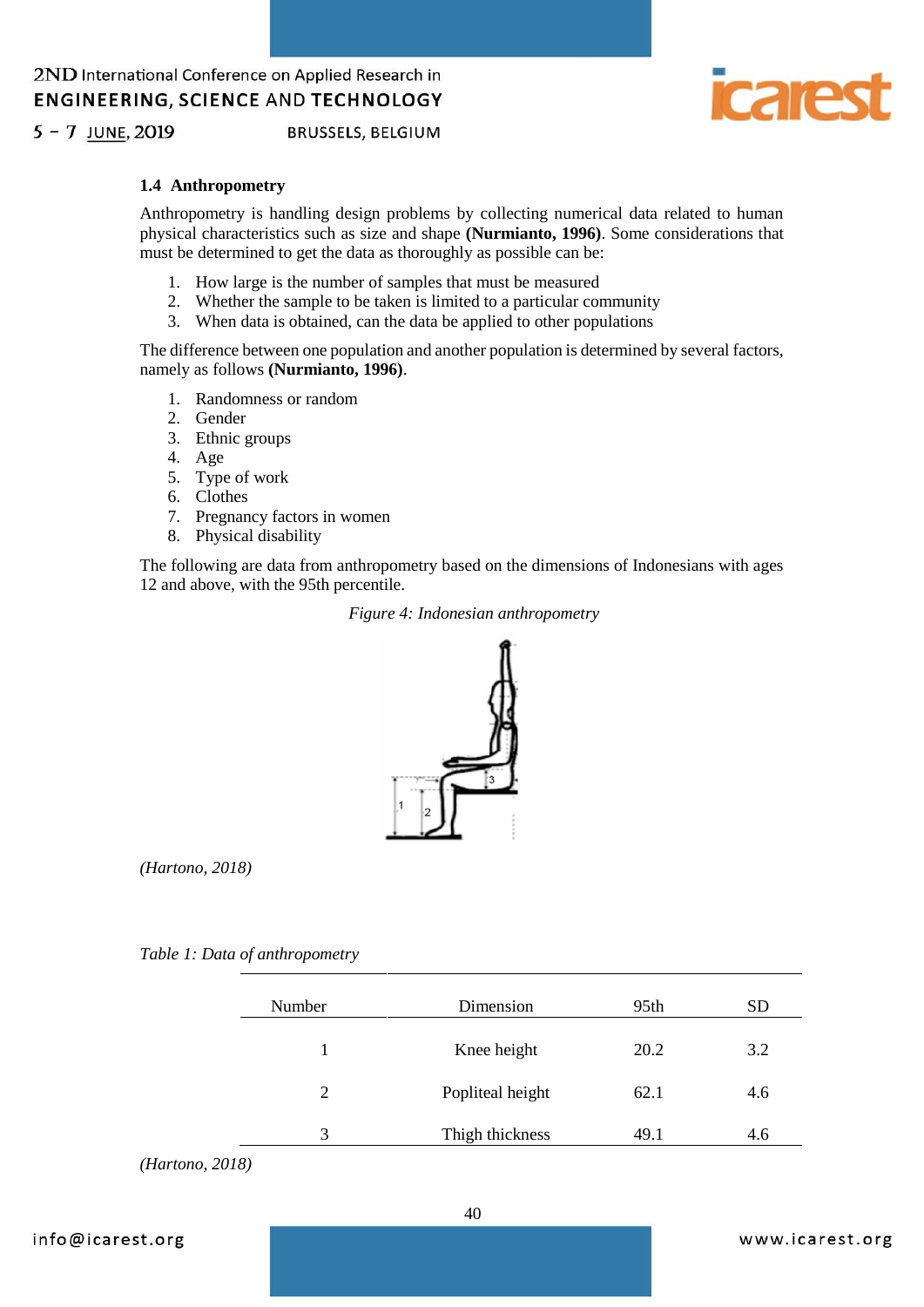

 $5 - 7$  JUNE, 2019 **BRUSSELS, BELGIUM** 

Note: For the data above the sample is male and the size or dimensions in cm.

#### **2 Methods**

#### **2.1. Phase of Research**

The following is the design phase of the prosthesis that will be carried out.

- 1. Study of literature
- 2. Design process
- 3. Design testing
- 4. Evaluation
- 1. Study of literature

Literature studies are conducted to study previous studies and to study the theories needed to help design this prosthesis and also can help in solving problems in design.

2. Design process

The design starts with each part which will be divided into three parts, namely socket, shank, and foot. For the socket and foot parts use nylon material while the shank part uses aluminum 6061 material. The design process uses the Autodesk Inventor software.

#### 3. Design testing

For design testing, software simulation was conducted which in this study also uses Autodesk Inventor. The design will be simulated in software with static testing or in this simulation called stress analysis.

### **2.2 Design Criteria**

#### 1. Robust

The prosthesis is able to withstand the load, which is in the literature studied the average maximum load of Indonesians over 12 years is 58.5 kg **(Hartono, 2018)**.

#### 2. No corrosion

The material used is not easily corroded.

3. The prosthesis that is designed not too heavy but does not reduce in terms of material strength.

### **3 Result**

The following are the parts of the prosthesis design using Autodesk Inventor software

1. Socket

As explained before, the socket part is made of nylon material and its dimensions are made in accordance with the anthropometry of the Indonesian people.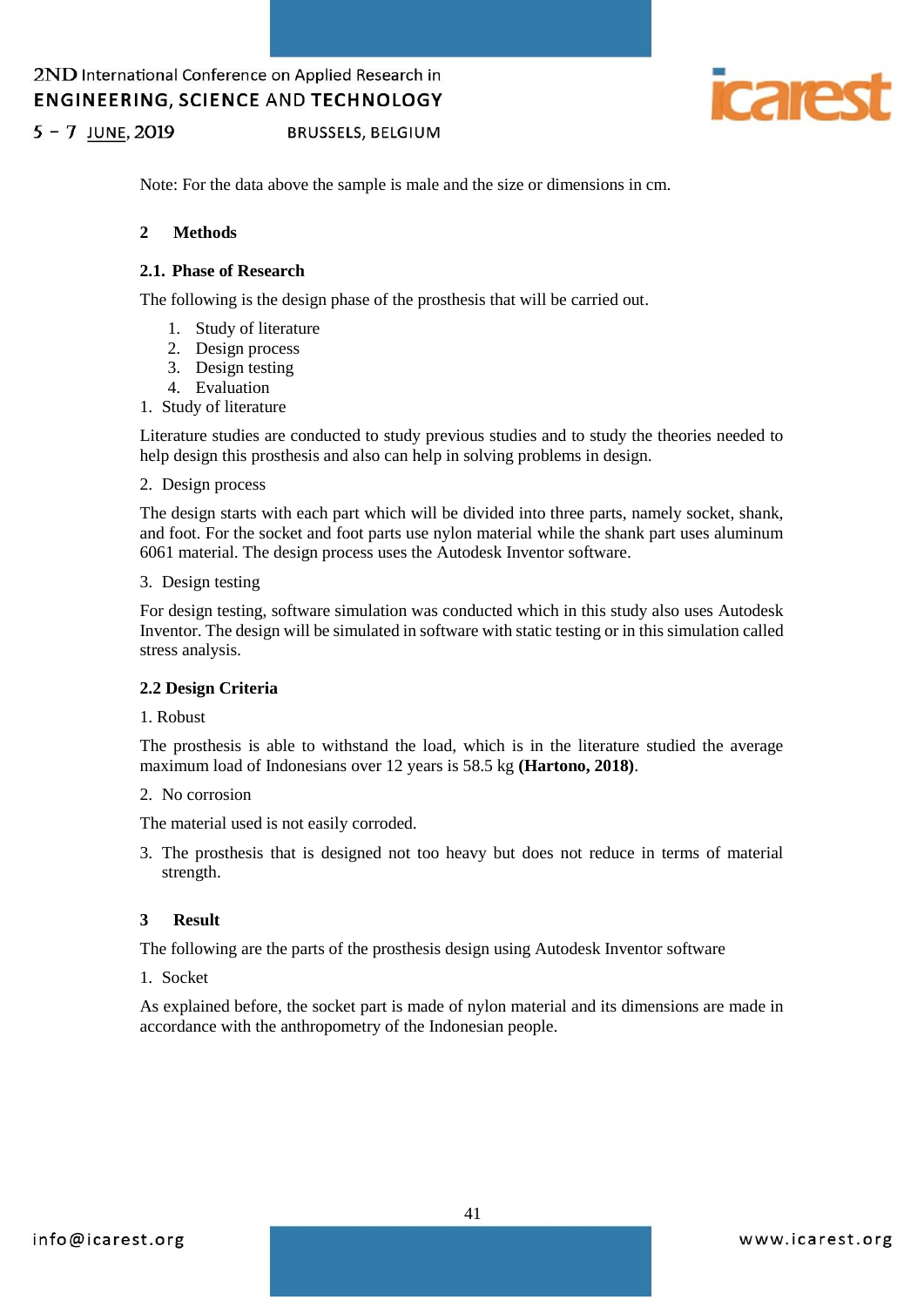

**BRUSSELS, BELGIUM** 



*Figure 5: Socket part*



The socket is designed to be able to adjust various variations of the shape of an Indonesian calf so that in the making there is no need to measure the dimensions of the amputee's calf patients.

2. Foot

As important as the shank part, the foot part also receives the same load, because in this study the load is assumed to be in line with the shank part and foot part.



#### 3. Shank

In making the shank, which is aluminum 6061 and cylindrical, it can use the following formula to determine the diameter of the shank to be able to withstand the load.

$$
Strenth > \frac{p}{A}
$$
 (2)

From the formula above, shows that the value of material strength must be bigger than the load that works. Based on the specifications in Autodesk Inventor, the strength of the aluminum material is 31 MPa.

$$
31 MPa > \frac{573.7 N \times 15}{A}
$$
\n
$$
A > \frac{8605.5 N}{31 N/mm^2}
$$
\n
$$
A > 277.6 mm^2
$$
\n(3)

Note: The value of p is taken from the average weight of Indonesian people **(Hartono, 2018)** and the value (15) is the maximum value of the safety factor according to Autodesk Inventor software specification.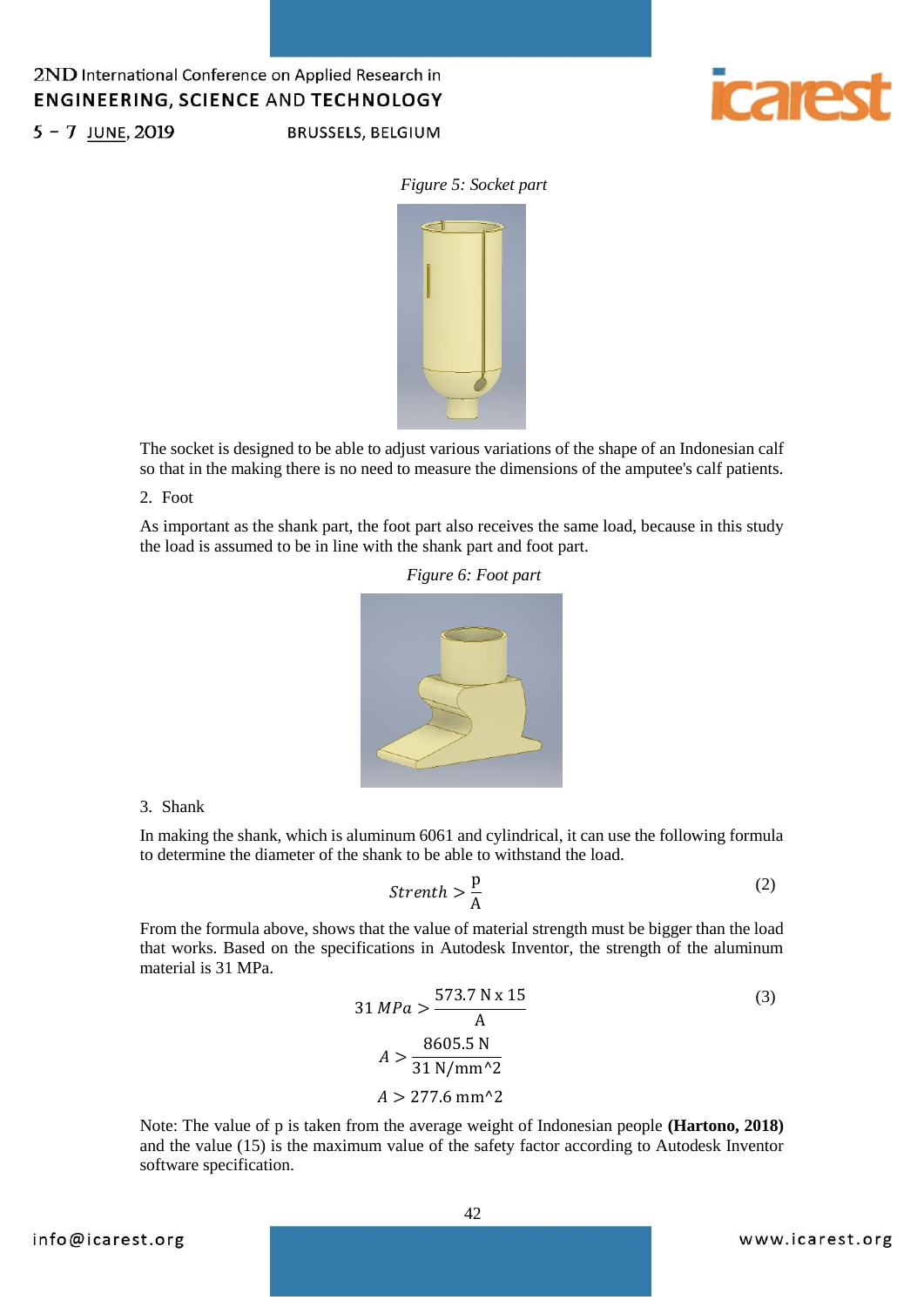

 $5 - 7$  JUNE, 2019

BRUSSELS, BELGIUM

From the results above, the diameter for the shank part can be determined.

$$
A = \frac{\pi}{4} d^2
$$
\n
$$
277.6 \, mm^2 = \frac{\pi}{4} d^2
$$
\n
$$
d^2 = \frac{277.6 \, mm^2}{0.8}
$$
\n
$$
d = 19.33 \, mm
$$
\n(4)

Calculation of diameter shows that for the safety factor in the shank part, the shank diameter must be bigger than 19.33 mm. The following is a picture of the shank part. In this design, the shank diameter has been determined to be 36.5 mm.

*Figure 7: Shank part*



4. Belt

Belt serves to strengthen or stabilize the socket when exposed to the load. The material used is polystyrene.



### **3.1 Product Image**

The following are the lower limb prosthetic parts that have been assembled.

*Figure 9: Assembly parts*

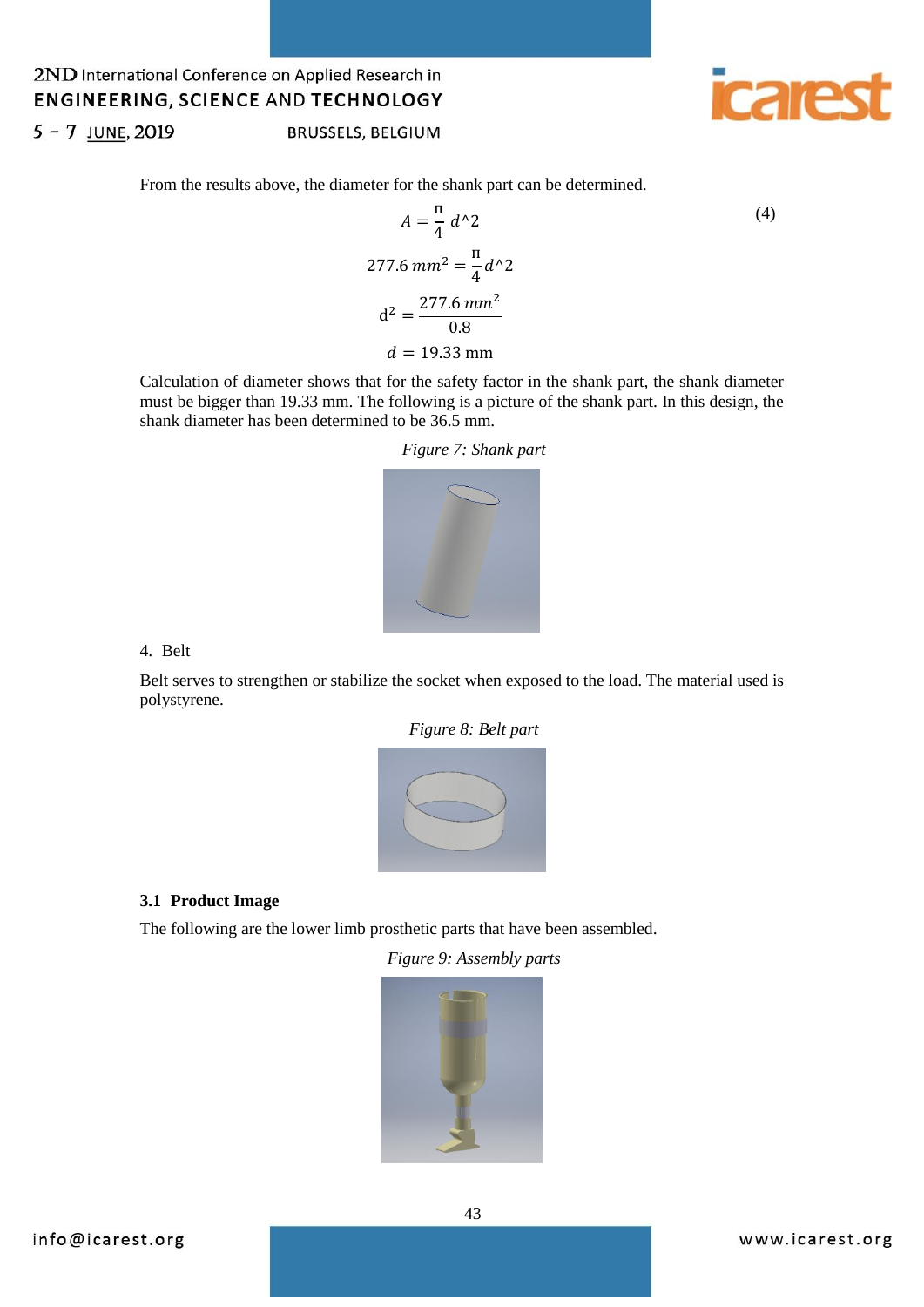

 $5 - 7$  JUNE, 2019 BRUSSELS, BELGIUM

> The total height of the lower limb prosthesis is 491 mm. with the height of the socket part is 250 mm, the shank part is 90 mm and the foot part is 51 mm.

#### **3.2 Simulation**

### 1. Von mises

The following is a static loading stress analysis simulation image that is equal to 573.7 N using Autodesk Inventor.





*Figure 11: The part that is affected by the biggest load* 



Based on the picture above, the part that is affected by the biggest load is in the shank and indentation in the foot. The maximum value of von Mises in the shank section is 1,786 and in the curve of the foot is 0.724. The unit used in this test is MPa.

#### 2. Displacement

The following is a picture of displacement from the design of the lower limb prosthesis after being given a load.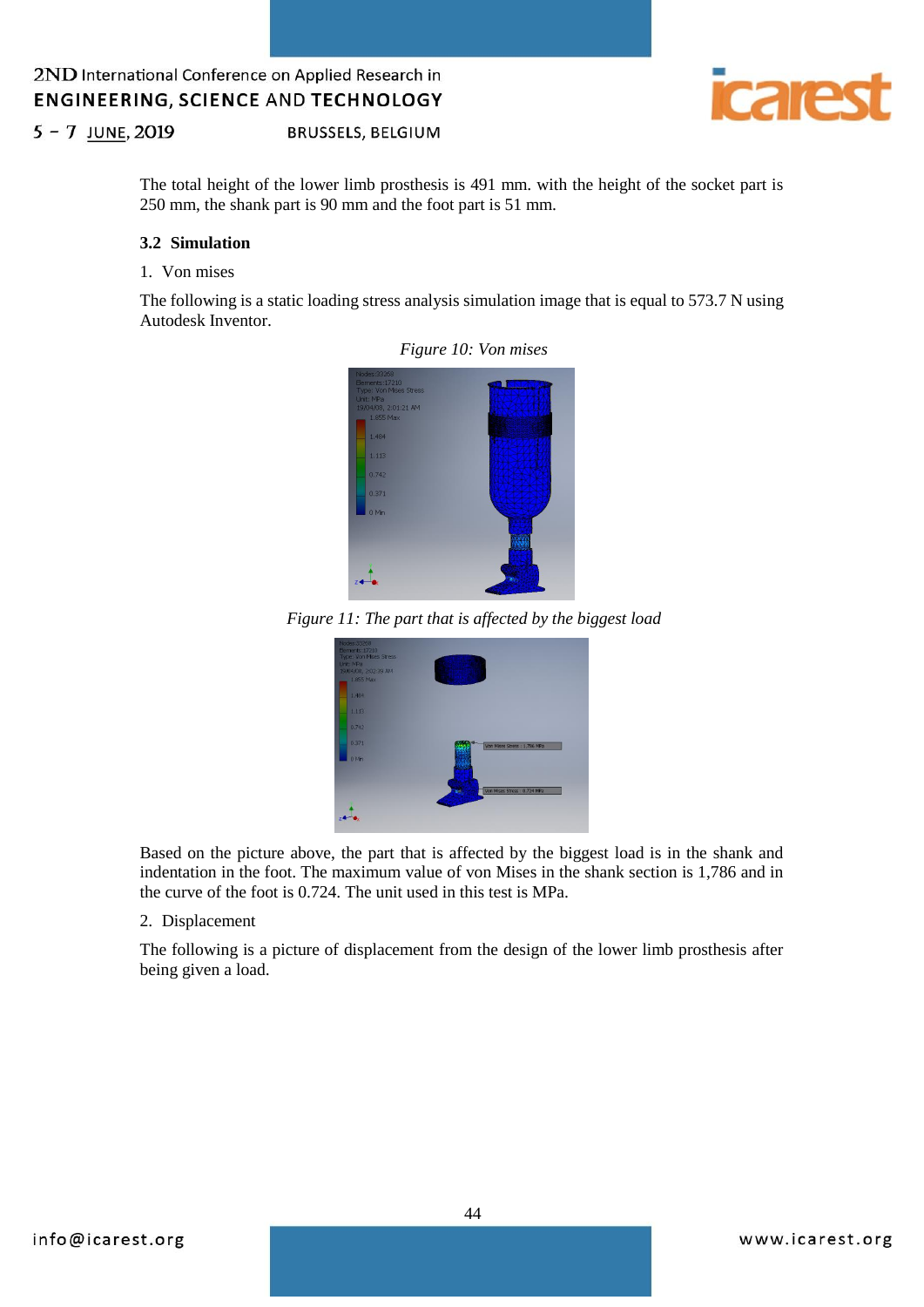

 $5 - 7$  JUNE, 2019

# **BRUSSELS, BELGIUM**

# *Figure 12: Displacement*



Based on the picture above, the simulation results show that the largest displacement value occurs in the socket section which is equal to 0.02833. Unit in mm.

### **4 Discussion and Conclusion**

From the tests that have been conducted, the maximum values obtained have not exceeded the maximum limit of the von Mises value and the displacement value. however, based on the values obtained, the magnitude of the dimensions that have been designed are still not safe enough to accept the burden that is charged which is 573.7 N. Therefore, it is necessary to make improvements to the design, namely by improving or changing its dimensions. This improvement focuses on changing the shank part dimension and dimension on the foot part. The following are dimensions of the shank part and foot changes.





*Figure 14: Shank part after repair*



The diameter of the shank part has been raised to 40mm and reduces the curve slightly in the foot part. The following is a test result or static test re-simulation.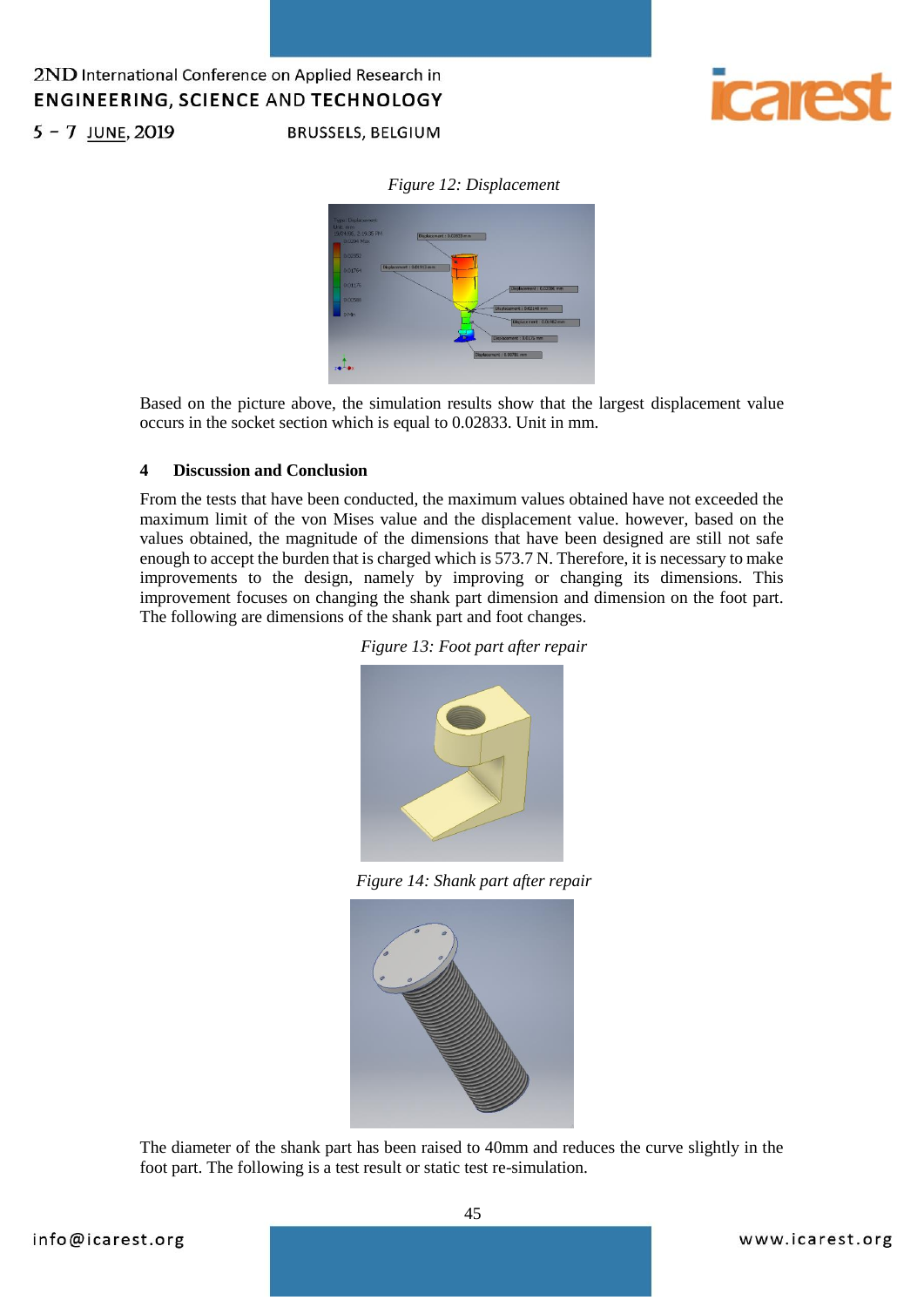

# $5 - 7$  JUNE, 2019

#### *Figure 15: Von mises value on shank part*

**BRUSSELS, BELGIUM** 







*Figure 17: Displacement value after repair*



After retesting, the maximum value of von Mises and also the maximum value of displacement has decreased. These values are also far from the maximum stress value indicated in the test in Autodesk Inventor Simulation. The maximum value in the shank section is 0.83 and on the foot section, the maximum value is 0.76 from the maximum value of von Mises shown is 47.96 (All unit in MPa).

From the above test after changing the design dimensions of the foot and shank parts, it can be concluded that in accepting loads of 573.7N, the design can be said to be safe. Although the value of the displacement is large enough, it can be neglected by looking at the von Mises value which indicates the design is strong enough to withstand the load.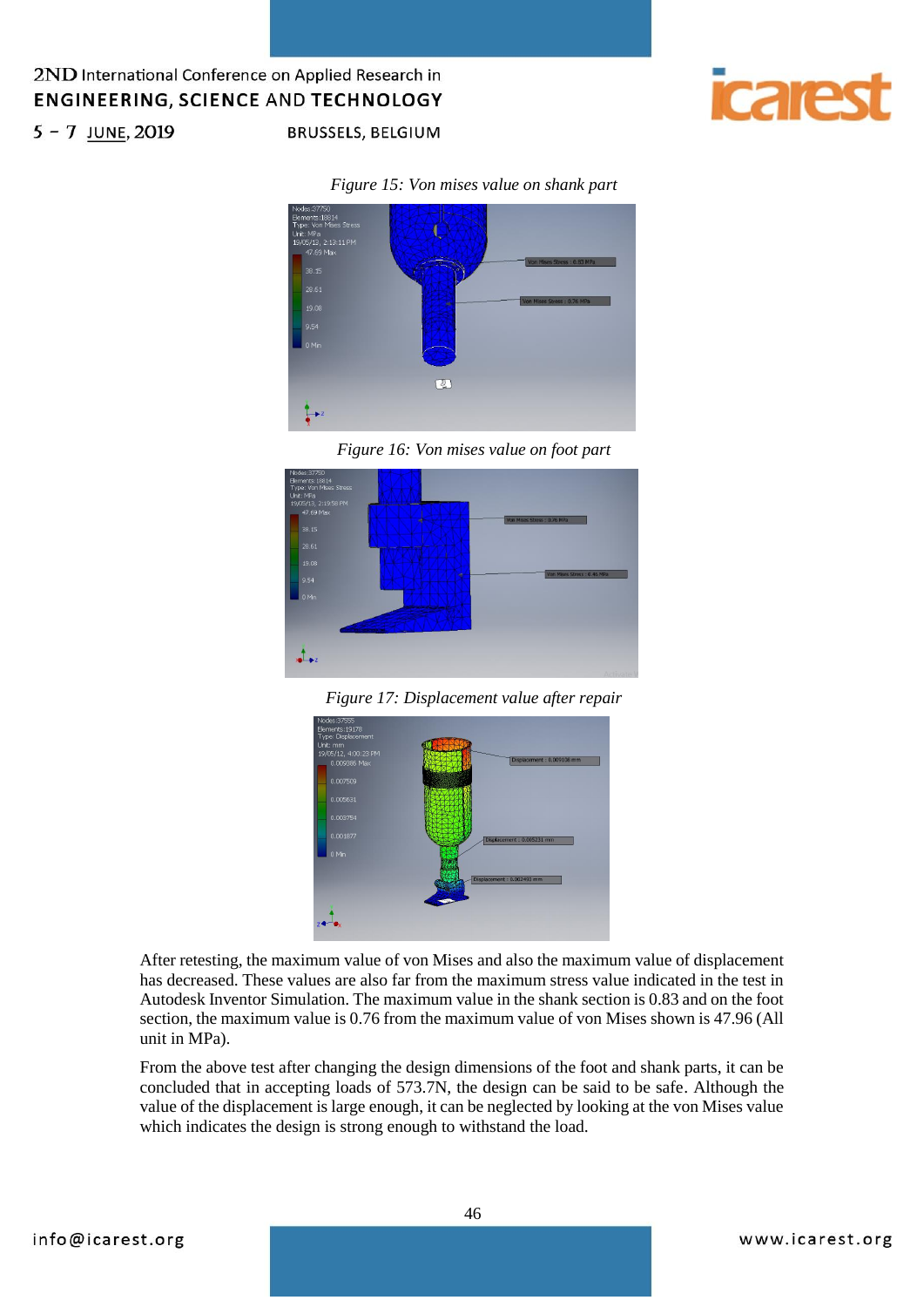

 $5 - 7$  JUNE, 2019

**BRUSSELS, BELGIUM** 

In this study there are still many weaknesses, especially in the socket section, it is unknown how much pressure occurs in the socket when the load is given. The following is the final model of the lower limb prosthesis.

*Figure 18: Final model of lower limb prosthesis*



From this final model, additional function is added, the prosthesis can be adjusted in height.

#### **Reference**

- [1] Debta, S., & Kumar, K. (2018). Static Structural Analysis of a Powered Ankle Foot Prosthesis Mechanism. *Materials Today: Proceedings*, *5*(5), 11616–11621. https://doi.org/10.1016/j.matpr.2018.02.131
- [2] Devinuwara, K., Dworak-Kula, A., & O'Connor, R. J. (2018). Rehabilitation and prosthetics post-amputation. *Orthopaedics and Trauma*, *32*(4), 234–240. https://doi.org/10.1016/j.mporth.2018.05.007
- [3] Hartono, M. (2018). Indonesian anthropometry update for special populations incorporating Drillis and Contini revisited. *International Journal of Industrial Ergonomics*, *64*, 89– 101. https://doi.org/10.1016/j.ergon.2018.01.004
- [4] Herry Sonawan. (2010). *Perancangan elemen mesin*. Bandung: Alfabeta ;
- [5] Jin, Y., He, Y., & Shih, A. (2016). Process Planning for the Fuse Deposition Modeling of Ankle-Foot-Othoses. *Procedia CIRP*, *42*, 760–765. https://doi.org/10.1016/j.procir.2016.02.315
- [6] Jirón-Lazos, U., Corvo, F., De la Rosa, S. C., García-Ochoa, E. M., Bastidas, D. M., & Bastidas, J. M. (2018). Localized corrosion of aluminum alloy 6061 in the presence of Aspergillus niger. *International Biodeterioration & Biodegradation*, *133*, 17–25. https://doi.org/10.1016/j.ibiod.2018.05.007
- [7] Kumar, S., & Panneerselvam, K. (2016). Two-body Abrasive Wear Behavior of Nylon 6 and Glass Fiber Reinforced (GFR) Nylon 6 Composite. *Procedia Technology*, *25*, 1129–1136. https://doi.org/10.1016/j.protcy.2016.08.228
- [8] Megson, T. H. G. (2019). Stress and Strain. In *Structural and Stress Analysis* (pp. 165–201). https://doi.org/10.1016/B978-0-08-102586-4.00007-X